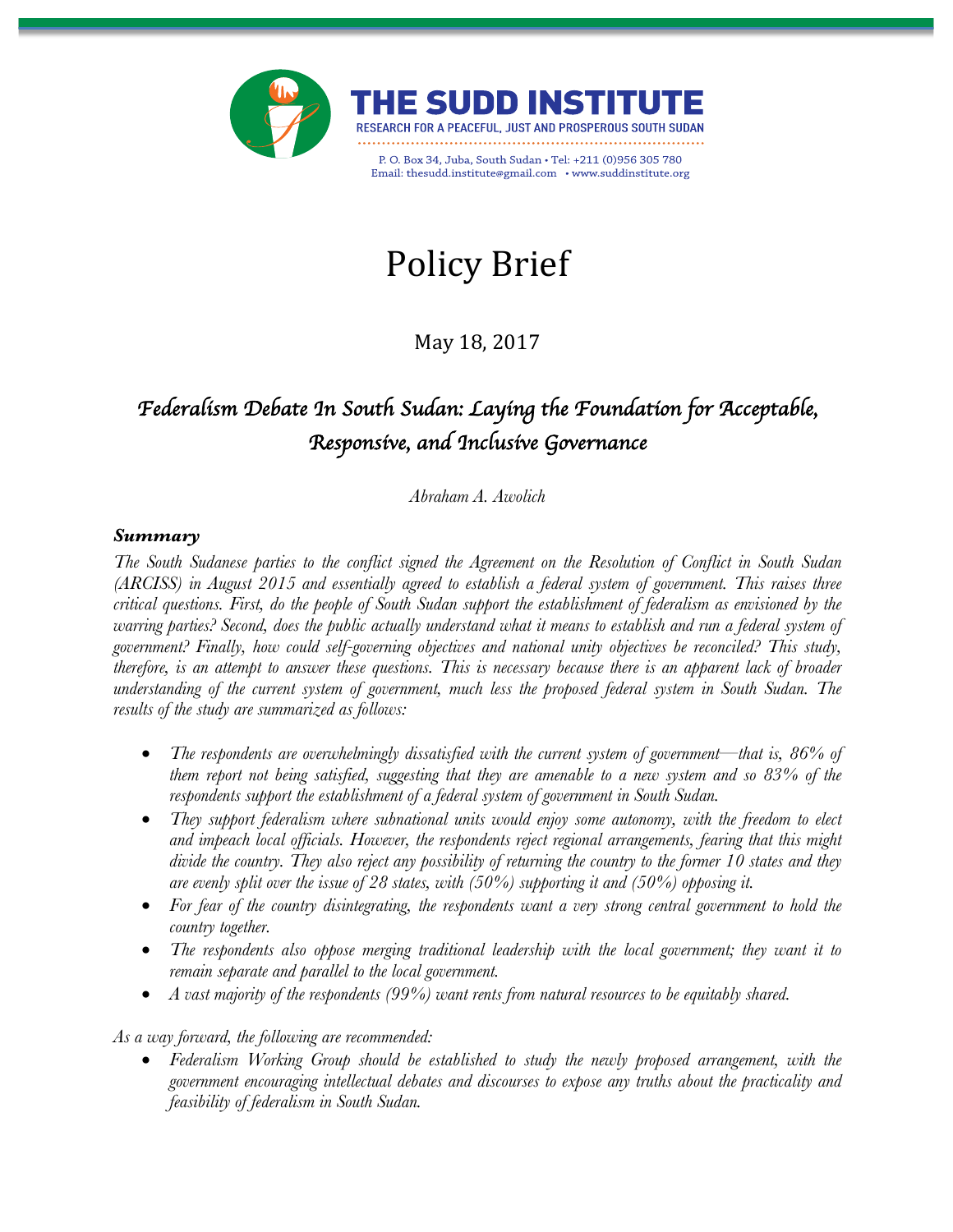- *It is apparent that South Sudan's central dilemma is how to hold the country together, while giving identity groups some degree of autonomy to self-government; this demands deliberative national dialogue to negotiate, even through referenda, acceptable institutional designs.*
- *With the issue of shared resources coming up repeatedly in the study, a more robust policy on resources distribution is suggested. It is no longer enough to delineate powers of taxation for subnational units; the existing resource rents should be shared equitably.*
- *The role of the traditional authority and the local government needs some creativity; in this study, the local government does not appear to be as important as the traditional authority1.*

#### **1 Introduction**

he Republic of South Sudan declared independence from the rump state of the Sudan in July 2011, but the country is still debating an appropriate system of government. There is  $\Box$  a great deal of dissatisfaction with the current system and there are many voices calling The Republic of South Sudan declared independence from the rump state of the Sudan in July 2011, but the country is still debating an appropriate system of government. There is a great deal of dissatisfaction with the curr number of quarters of the South Sudanese polity. These voices became relatively louder after the country descended into the crisis in 2013. The parties to the conflict signed the Agreement on the Resolution of Conflict in South Sudan (ARCISS) in August 2015 and essentially agreed to establish a federal system of government.

This raises three critical questions. First, do the people of South Sudan support the establishment of federalism as envisioned by the warring parties? Second, does the public actually understand what it means to establish and run a federal system of government? Finally, how could selfgoverning objectives and national unity objectives be reconciled? This study therefore is an attempt to answer these questions so as to assess how much public support is there for the establishment of federalism in South Sudan and how much the concept is actually understood. This assessment is necessary since there appears to be lack of broader understanding of the current system of government, much less the proposed federal system in South Sudan.

The study aims at achieving three primary objectives. First, it is aimed at broadening understanding of the South Sudanese policy makers of the concept of federalism within the context of the wider experience of the African continent. This will inform and enhance the debate and facilitate the choice for the institutional design that is informed by exogenous sociopolitical and socio-economic dynamics in South Sudan. Second, the assessment is aimed at bringing public voice into the debate that is dominated by the political actors and the hope is that the public voice will enable the political actors to balance or reconcile their own political programs with the public interest. Finally, it is hoped that this study could make an important contribution to the field of federalism and decentralization studies from the South Sudanese perspective.

#### **1.1 South Sudan's Current System of Government**

 

<sup>1</sup> This study was carried out with financial support from the Swiss Corporation. However, the views expressed in this study are solely those of the author and are not endorsed or supported by the Swiss Corporation.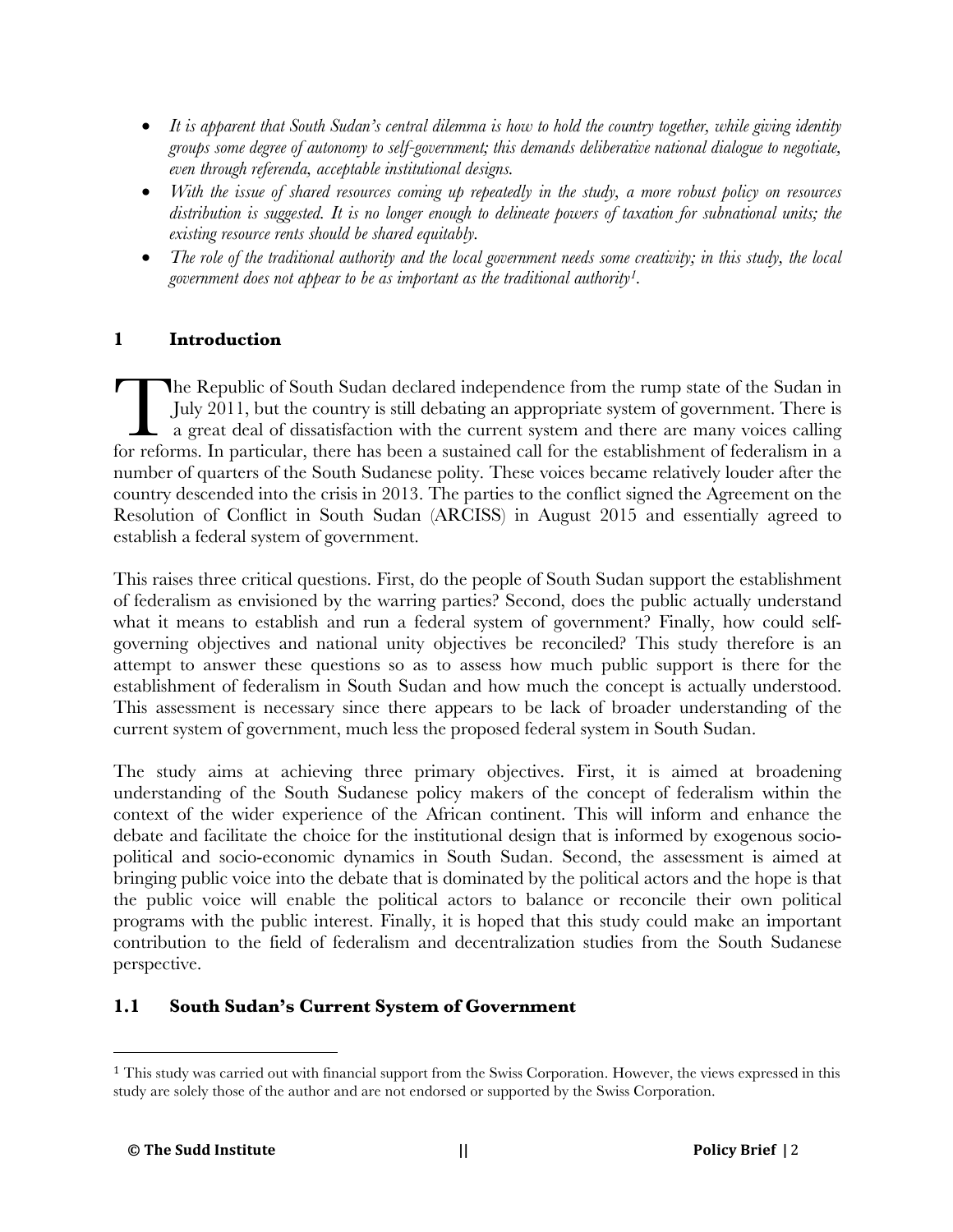The current system of government in South Sudan is a decentralized, presidential system of government2. In practice, it is a mixture of unitary and federal arrangements. It is a federal system in a sense that the constitution recognizes three levels of government with distinct powers. One can equally argue that it is a unitary system because the central government makes policies that the states and local governments implement, with state and local government officials appointed and relieved from office by the central authority. It seemingly is also a mixture of a presidential and parliamentary system in a sense that the president is elected directly and not by the parliament. It is not ideally a presidential system because serving members of parliament are appointed as ministers in the cabinet, a situation that would be unacceptable in an ideal presidential system.

This mixed governance structure in South Sudan has invoked a great deal of dissatisfaction, with many voices calling for reforms. Specifically, there has been a sustained call for the establishment of federalism in a number of quarters of the South Sudanese polity. The argument is that a federal system would be an avenue to properly manage regional and ethnic diversity and promote self-governance, all to engender sustainable peace and development in the country. The opponents of federalism, however, counter that such a proposal could serve as a recipe for discord and eventual dismemberment of the country. These voices often cite the 1980s experience with the re-division of the then Southern Region into three smaller and weaker provinces of Bahr el Ghazal, Equatoria and Upper Nile, and the resultant discrimination and expulsion of non-natives from the regions, events that became collectively known as Kokora. Kokora is Bari word for division.

The current institutional framework in South Sudan, including the system of governance, leaves so much to be desired both in terms of its ability to function properly and its responsiveness to the needs of the ordinary citizens. This explains the widespread level of dissatisfaction with the current system and it might also suffice to explain the on-going conflict. Although majority of the people attribute this conflict largely to leadership deficits and power struggle, the inability of the people of South Sudan to engage in dialogue on foundational issues of governance is unmistakably a major contributing factor to the conflict. What was expected of the South Sudanese leaders was to settle important questions of governance, such as what system of governance fits best both the existing social structure and the state of institutions in South Sudan. In hindsight, such a system that meets public expectations would only emerge following a genuine national dialogue.

This dialogue, or renegotiated social contract, is necessary because the process of nation building is anchored on the coming together of cross-sectional groups that make up the nation to negotiate how they want to live together, how they want to be governed, and how they can share and relate to one another. It is not about making political pacts; it is about building trust and collectively creating a vision that guides the country for generations. It exposes a collective truth upon which a new institutional arrangement is advanced.

Luckily, South Sudan is not the first country to wrestle with these governance contradictions. There is a wealth of experience in this area from many countries around the world. More specifically, many African countries contended with similar challenges of trying to hold together

 

<sup>2</sup> See the Transitional Constitution of South Sudan 2011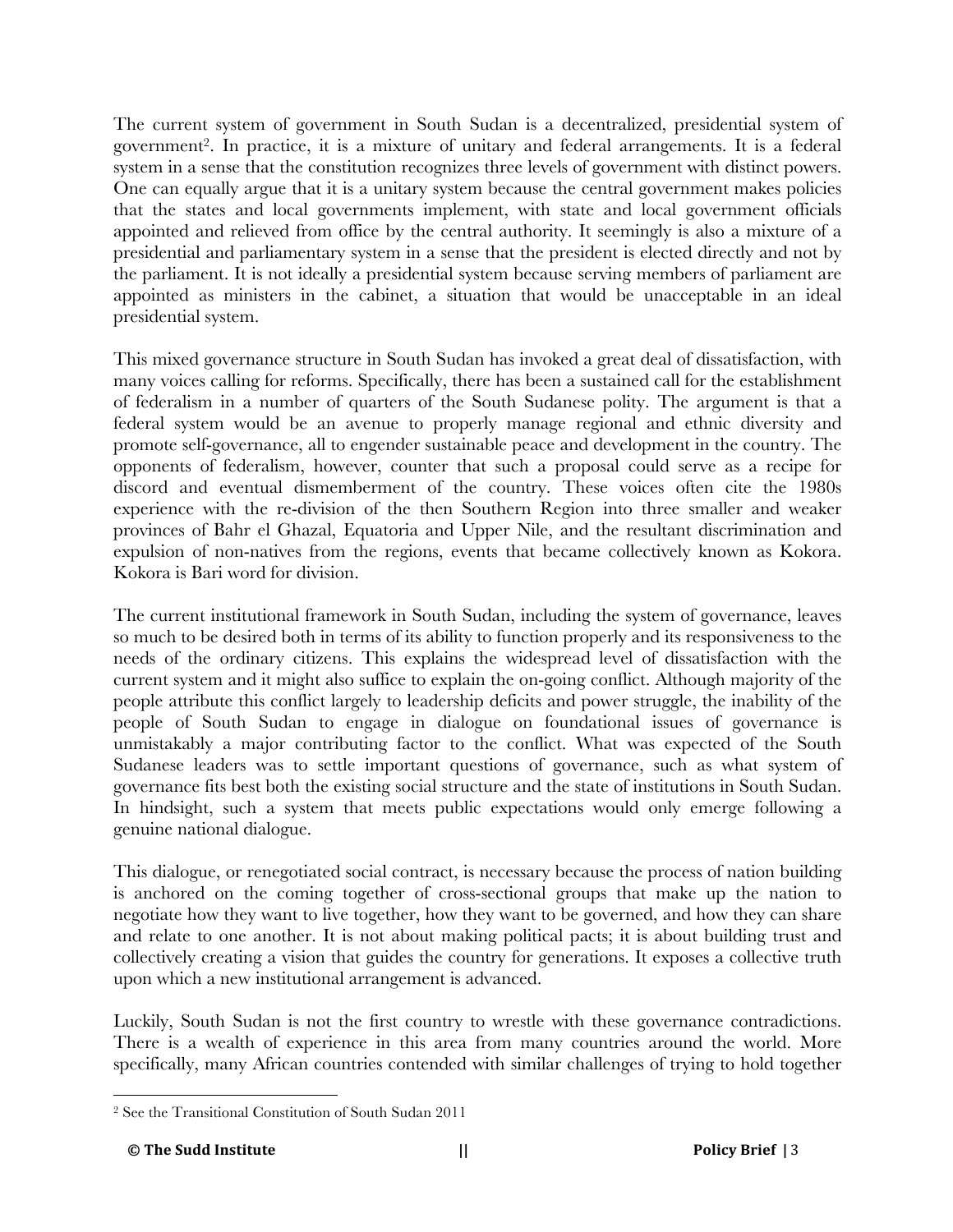while giving some degree of self-government. The result has been mixed: many of these countries failed, and yet many others succeeded in finding the right balance. South Sudan can take lessons from both successes and failures to inform its own unique process, the result of which could be an encompassing federal system.

#### **1.2 Situating South Sudan's Federalism Debate within the Larger African Literature**

The Republic of South Sudan as a latecomer to statehood stands to benefit from the experiences of those that came before it. The African continent witnessed large-scale political reforms in the 1990s, introducing decentralization (Fesha and Kirkby, 2008; Erk, 2014). The waves of political reforms were aimed at consolidating democracy and fostering better policy performance through creation and strengthening of the local government level (Chigwata, 2015). With an eye to achieve accelerated success in these areas, most emphasis was placed on institutionally "engineering best practices", often based on the prevailing scholarly concepts (Chigwata, 2015).

Despite the push to achieve uniform results across the continent through similar institutional designs, the effects of these reforms vary significantly across countries, which suggests the importance of "endogenous factors" to adopting new institutional arrangements (Chigwata, 2015). That is, local factors seem to influence the workings of decentralization, running parallel to the mostly exogenous institutional designs (Chigwata, 2015). Particularly, the influence of traditional authorities at the local level has been a common endogenous factor influencing decentralization, or more precisely, influencing local government performance (Chigwata, 2015). Traditional authorities play a "pervasive and ever-present" role in the lives of people in rural areas, often far more than the apparent "distant modern state", its bureaucrats and politicians (Chigwata, 2015). The influence of traditional authorities on the political dynamics in some countries can be seen through adoption of decentralization. The prescribed "one-size-fits-all" institutional engineering does not befit all distinct experiences of countries.

During the transition, some countries opted for a particular brand of federalism, culminating in a territorial pluralism (Ejobowah, 2010). Territorial pluralism (TP) also known as ethno-federalism is the institutional arrangement for accommodating territorially concentrated identity groups (Ejobowah, 2010). The arrangement makes for internal political autonomy, and takes various forms, including a decentralized unitary system, union, and ethno-federalism (Watts, 2001); (Baubock, 2002); (McGarry and O'leary, 2008). Territorial pluralism has been widely embraced as a viable mechanism for ending ethno-regional conflicts and for promoting long-term peace and stability (Ejobowah, 2010). The most recent examples involving territorial pluralism arrangements include Iraq's Kurdistan, Southern Sudan, Bosnia and Herzegovina, and Indonesia's Aceh (Ejobowah, 2010).

Unfortunately, as with any system, the results of territorial pluralism arrangements have not always been pleasant. Tried in Uganda in 1962, TP granted Buganda a special autonomy at the time of independence and it ultimately resulted in the implosion of the country (Ejobowah, 2010). Similarly, in Papua New Guinea, a decentralized arrangement fueled Bougainville's demands for more autonomy and push for secession. In the former communist Europe, the disintegrating effects of ethno-federalism are well known. In Nigeria, the redrawing of internal boundaries to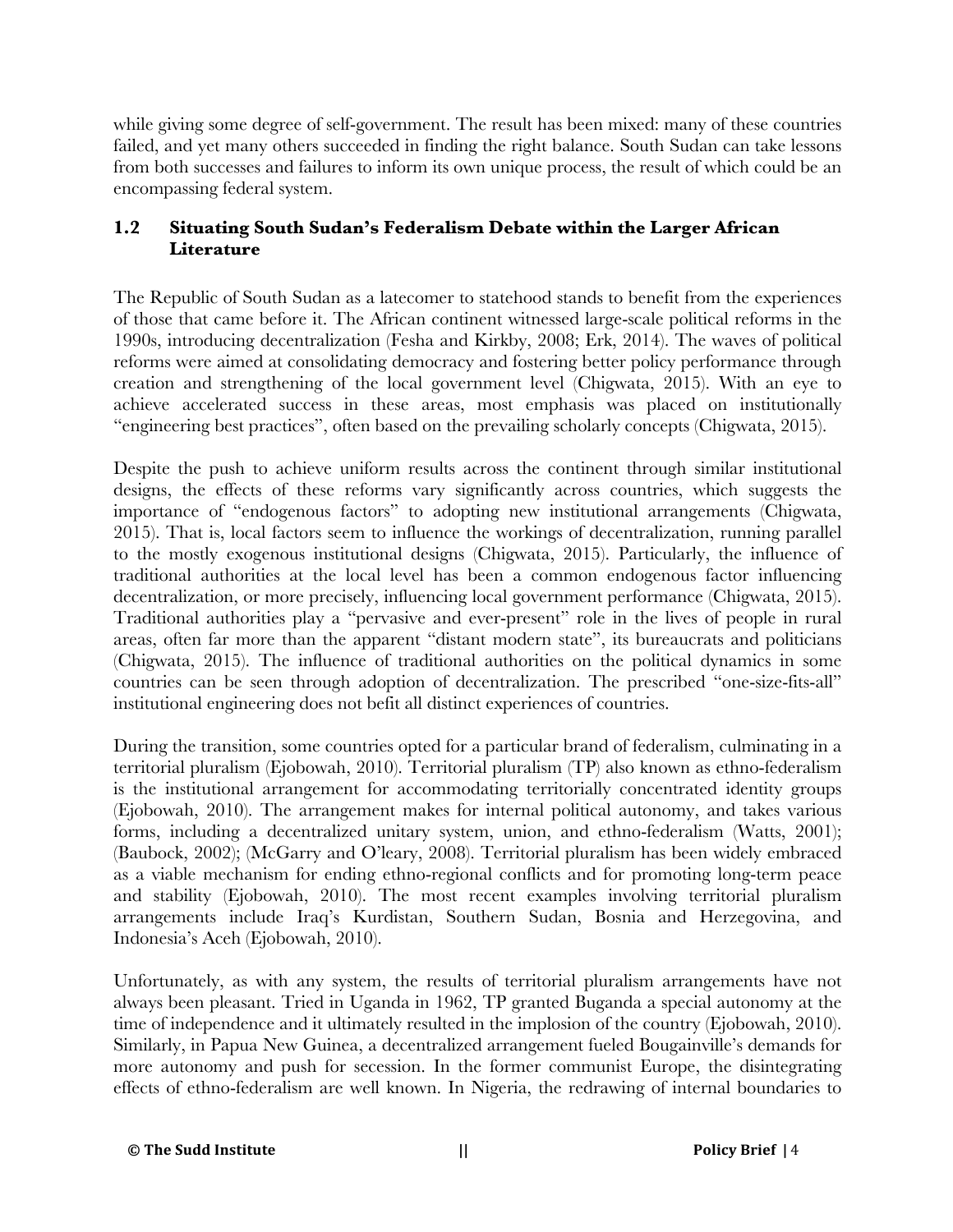separate groups opened the door to constant redrawing of these boundaries to separate new groups and also led to internal discrimination against non-indigenous of the states.

Despite the aforementioned drawbacks, ethno-federalism is still a dominant feature in many African states. Ethno-federalism is a federation whose components have a primary ethnic identification (Ejobowah, 2010). The main features of ethno-federalism according to Bunce (2004) and McGarry and O'Leary (2008), include (1) territorially defined subunits of government; (2) sovereign powers are shared such that the center and the subunits each have their own sphere of responsibilities; (3) a measure of fiscal autonomy for the subunits; (4) the relationship between the center and subunits is defined by autonomy and co-ordination not subordination; (5) the boundaries of most of the subunits are drawn around identity groups; and (6) the subunits are fairly represented in central decision-making bodies—hence, there is power sharing (Ejobowah, 2010).

This strand of federalism is much more pronounced in the three largest federations in Africa, namely Nigeria, Ethiopia, and South Africa (Dickovick, 2014). The ethnic and political dynamics leading to the creation of federalism in these countries have a lot of similarities with the present conditions in South Sudan. What motivated the creation of federations in these countries was the need to manage ethnic identity and ethnic politics, although they differed in their approaches. Unlike the Rikerian (Riker, 1964) theory of federalism, which posits that federal bargain arose as a solution to security dilemmas in which governing units sought to 'come together' for mutual protection. The African strand of federalism according to Dickovick (2014) resulted from "stability imperative" that has "encouraged identity-based federalism". Thus most African federations, if not all, can thus be characterized as having taken the form of 'holding-together' federations (Stepan, 1999) as opposed to "coming together". This is to say that African leaders adopted federalism to 'hold together' their countries when faced with the naturally occurring centrifugal forces of regional identity and the general weakness of African states (Herbst, 2000; Brancati, 2009).

The African version of federalism did not only take the form of "holding-together", it also acquired other divergent attributes from what is predominantly believe to be the best model of federalism such as the type found in the United States. In contrast, African federations feature a seemingly odd mix of top-down 'unifying' central control with accommodative decentralization (Dickovick, 2014). In this respect, federalism in the African context emanates largely from a deliberate bargaining process among central government actors. These central actors are divided, with those that had clear interests in developing regional power bases demanding autonomy, often to subnational governments (SNGs). The rest advocate for a much stronger central government (Dickovick, 2014). In most cases, these negotiations happened within the context of one dominantly strong political party that often emerges out of some historical liberation struggle or military. Hence, most African federations seem to have strong one dominant national party and a very fractured weak opposition (Dickovick, 2014). In summary, dominant African federations are paradoxically overly centralized under a strong central government, strong one party, and weak opposition.

This should not be surprising, as it has always been the "vexing dilemma" of institutional design (Rodden, 2006). Even the founding fathers of the American federalism had to contend with similar dilemmas. For example, Alexander Hamilton feared that a fragmented federation cannot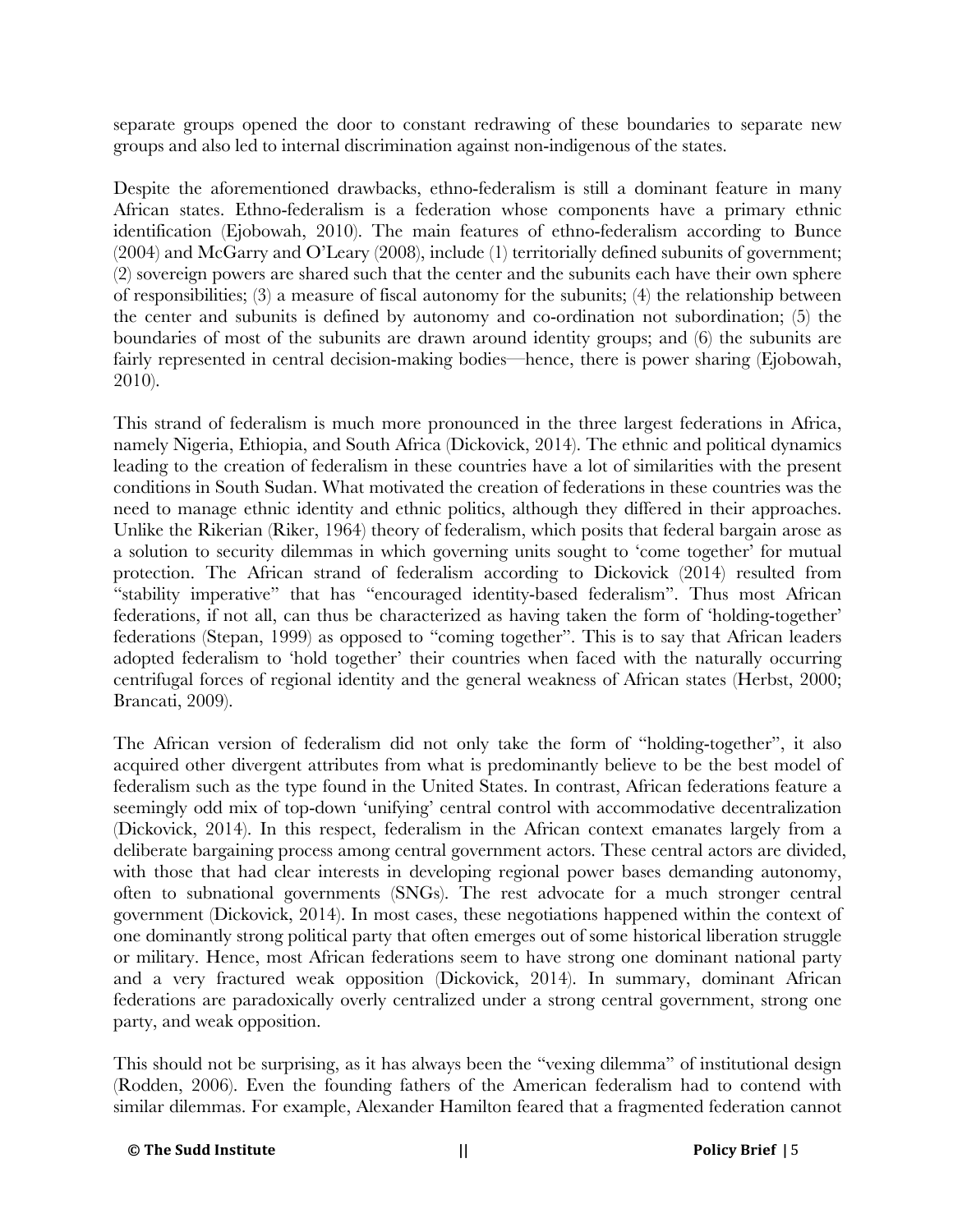provide collective goods or fight effectively against centralized despots while Thomas Jefferson was more concerned about a center that would accumulate too much power and "run roughshod" over the rights of the constituent units (Rodden, 2006). Rodden draws attention to what he calls the "central tension" on the debate on federalism— "federations have a natural tendency to become too centralized—perhaps even despotic— or so decentralized and weak that they devolve into internal war or fall prey to external enemies" (Rodden, 2006). Hence, finding a balance is the trick of institutional design.

South Sudan therefore should strive to closely study its internal socio-political and socioeconomic dynamics as critical factors in its search for fresher institutional design. This study should be read as a sample of views of South Sudanese intellectuals on the question of governance in general and federalism in particular. It should be seen as one step of the many steps that should be taken to prepare the ground for more substantive national dialogue on institutional arrangements. It is not intended to provide any conclusive position or statement on the debate; it should be treated as catalyst to or a stimulant of more debates on the matters of governance in the country. What follows is a section that describes our analytical strategies.

## **2 Methodology**

To achieve the objectives of the study, a cross-sectional research method that involves both qualitative and quantitative techniques to generate primary data<sup>3</sup> is used. We use structured interviews to collect the data. Structured interview is most appropriate because the data we wanted needed to be complete and detailed people's opinions on the system of governance. Both close- and open-ended questions are used.

The sample size was set to vary between a minimum number of 45 and a maximum of 90 participants. Altogether, we sampled 82 respondents. We wanted at least 15 individuals from each of the three regions and 30 individuals at most from the same. Normally, the minimum number of participants in a key informant interview situation is 15 individuals and 35 maximum and this is based on the belief that there would be no significant new information that would radically vary with the answers provided by at least 45 individuals, resulting in saturation (the point in data collection when new data no longer bring additional insights to the research questions)4.

The sampling technique applied for this research was purposive sampling. The targeted groups for this study are intellectuals and opinion leaders of South Sudan. The respondents were selected for interview on the basis that they are highly informed about these complex governance issues, their level of education not less than secondary education, and their age not less than 18 years. Region, state, county, and to some extent, ethnic representation, were other criteria.

The study gathers opinions on the system of government, including whether the respondents support the establishment of federalism, and whether they agree with the creation of 28 states. Succinctly, the questionnaire focuses on four broadly defined areas: the system of government, the constitutional making process, resources sharing and their views on national unity.

 

<sup>3</sup> Please see the special report for detailed methodology section

<sup>4</sup> Essentials of Research Methods by Janet M. Ruane. Blackwell Publishing 2005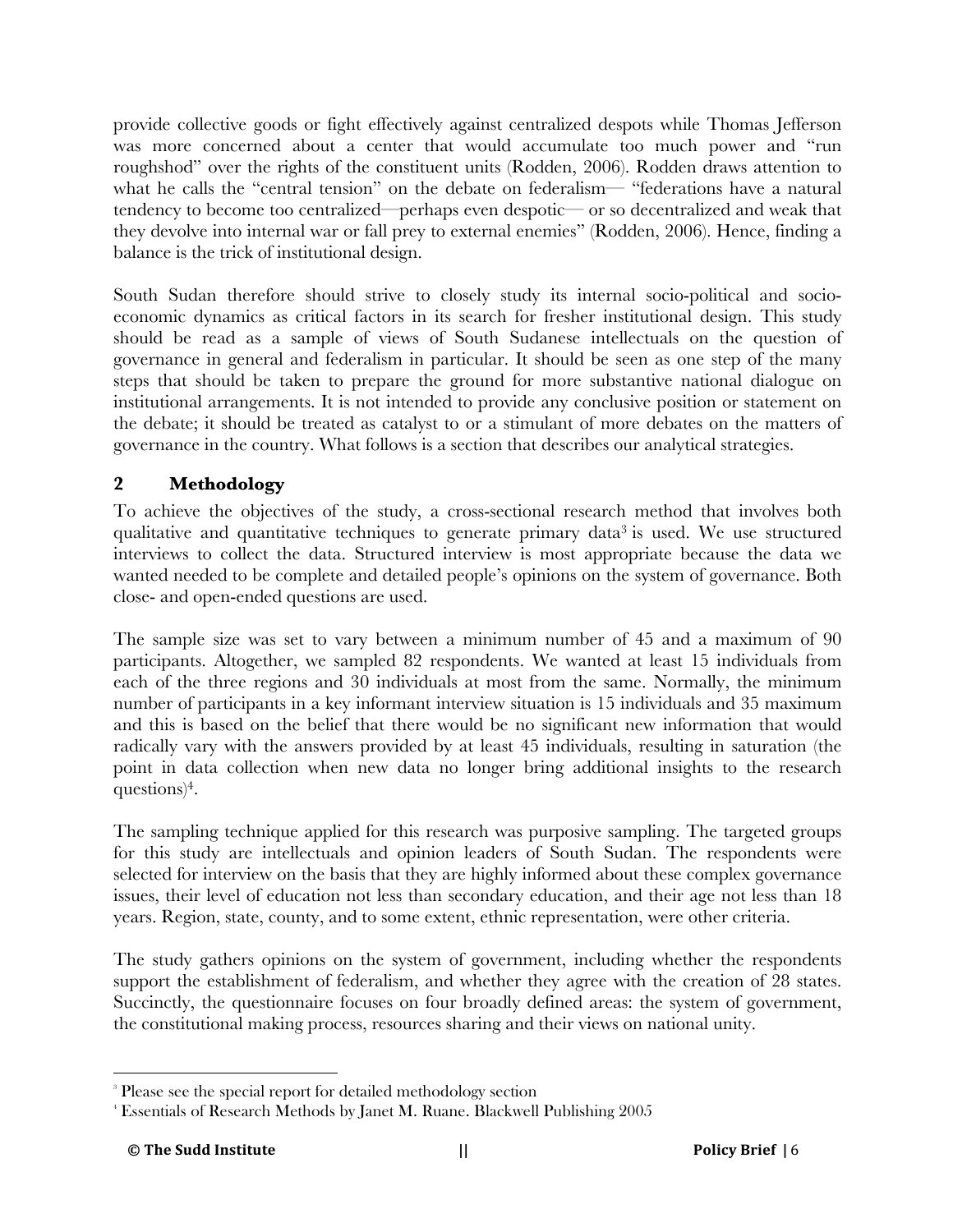## **3 Results**

The results of this study are generally consistent with the available literature on African federalism in three main ways. First, there is a large support for some form of territorial pluralism. Second, the respondents largely support a strong central government, which suggests that they want a rather centralized power with accommodating decentralization. Thirdly, the respondents are less vocal on the question of devolution of political powers, but they are very vocal on fiscal and administrative decentralization. What follows is a detailed summary of the results.

The respondents are overwhelmingly dissatisfied with the current system of government—that is 86% of them reported not being satisfied. This probably explains the reason 83-percent of the respondents support the establishment of a federal system in South Sudan. The respondents want some degree of autonomy for the subnational units and less interference from the central government. The respondents overwhelmingly support democratization of the whole system, much more so at the grassroots to give citizens the opportunity to elect their own leaders and closely manage their affairs. When respondents are asked whether they support the constitutional provisions that give president power to appoint and remove governors and dissolve state assemblies, 75% of the respondents do not agree with the constitution on the appointment and removal of governors. Instead, 89% of the respondents want state governors to be elected directly by citizens and held to account at this level.

The respondents (72%) however want a very strong central government to hold the country together. The respondents (77%) rejected regional arrangements, fearing that this might divide the country. They (58%) also rejected any possibility of returning the country to the former 10 states. The respondents are split over the issue of 28 states, with those rejecting constituting  $50\%$ and those supporting it constituting the other half. The respondents (68%) are reluctant to merge traditional leadership with the local government; they want it separate and parallel to the local government; in other words, they support legal pluralism, reflecting a tradition in many African countries. Finally, majority of the respondents (99%) want rents from natural resources to be shared.

#### **4 Discussion & Conclusions**

From the results above, there is an overwhelming support among the respondents for the establishment of federalism in South Sudan. In terms of regional support, all the Equatorians interviewed for this study support the establishment of federalism compared to 60% of respondents from Bahr el Ghazal. Like Equatorians, 92% of respondents from Upper Nile prefer federalism.

The regional variation is not surprising at all. What may be surprising is the variation between the support for federalism among those from Upper Nile and Bahr el Ghazal regions. This is because the Equatorians have quite consistently demanded the establishment of federalism and those from Bahr el Ghazal and Upper Nile have always been very skeptical about the intentions of Equatorians on their call for this arrangement. However, following the violent conflict in 2013 and considering the position taken by the SPLM/IO to openly advocate for federalism, the opinions might have changed in favor of federalism, especially in Upper Nile region more than in Bahr el Ghazal. The results are also consistent with the broader African experience, as many countries have or are moving towards federation (Erk, 2014).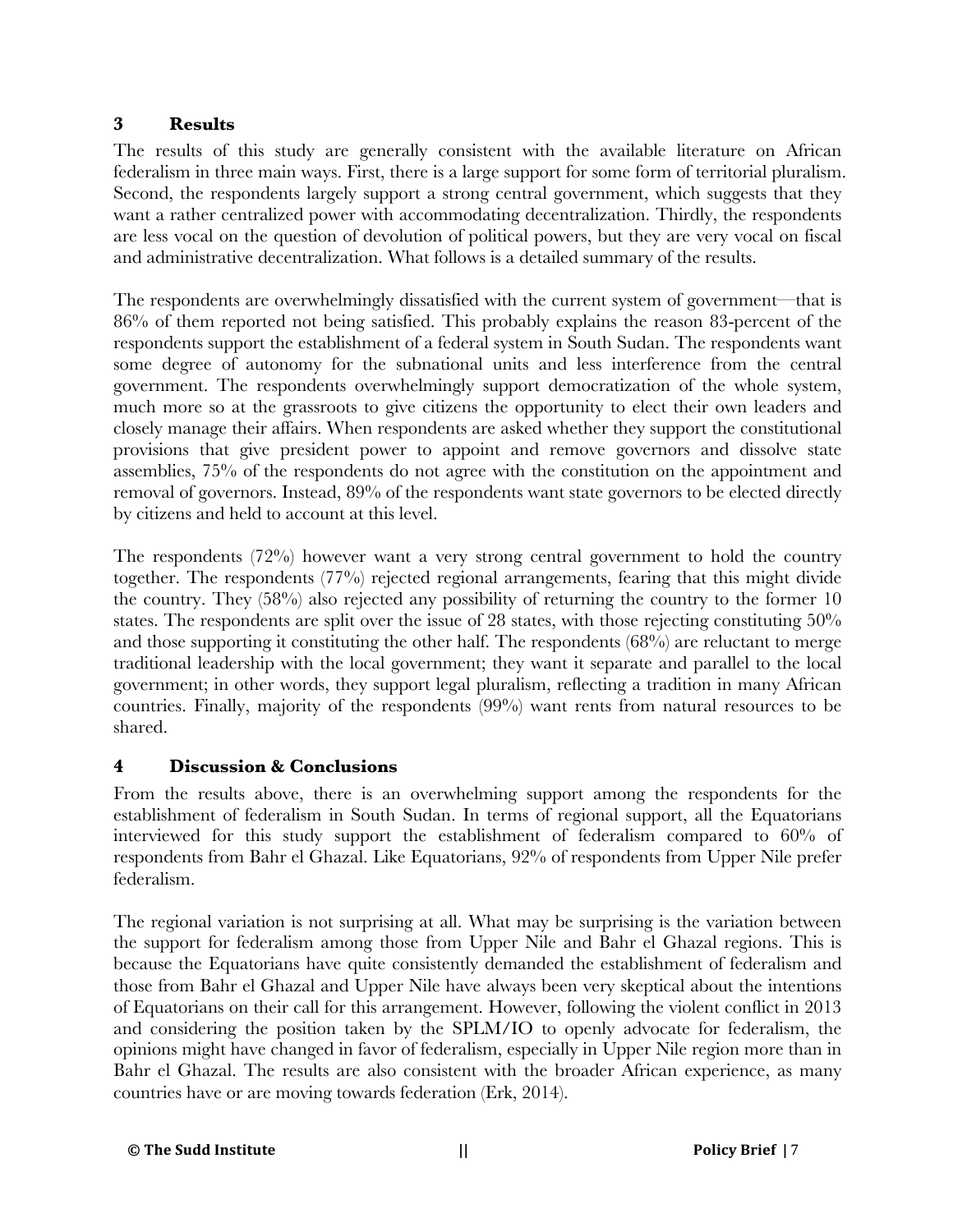Another key indicator of a choice for political system in this survey is the level of education. Interestingly, the higher the level of education of a respondent, the greater the likelihood that they prefer federalism over other arrangements. For example, only 50% of the respondents with secondary education support the establishment of federalism compared to 83% among respondents with diplomas or bachelor degrees. The support for the establishment among the respondents with a master degree or higher stands at 94%. Perhaps those with a higher level of education have a better understanding of federalism and its inherent benefits.

The country is split on the 28 states policy. However, the sample is so small that if the sample size was increased, results could go either way. This division among the respondents on this question reflects the broader political sentiment in the country. However, when respondents are asked why they do not support the establishment, we find no unity of opinion. Many respondents complain that the 28 states are just too many and may not be economically sustainable (Mayai et al 2015). Others say that the process was not transparent and if it were transparent they would have had their own states. Others were concerned about the timing and the fact that it conflicts with the peace agreement. For those in support of the 28 states, a vast majority cite the fact that it is consistent with the SPLM vision of taking towns to the people. Many others claim that it is consistent with the will of the people to self-govern.

Following the creation of the 28 states, the SPLM-IO strongly objected to the provision pointing to the fact that it is contrary to the agreement, which recognized 10 states. However, the number of respondents who support return to the former 10 states is only 42%. This is not entirely surprising because many respondents who oppose the 10 states cite the fact that it would be nearly impossible politically to do away with 28 states without creating conflict; many people feel that the former 10 states were unfair and unrepresentative of the population. As well, other respondents suggest that the 10 states were just too large to be properly managed.

Out of curiosity, we wanted to know whether respondents would support using the three regions, Bahr el Ghazal, Equatoria and Upper Nile as units of federalism. Majority (77%) of the respondents are opposed to the regional arrangements. This is a bit surprising because going into the study, we thought that perhaps if not all the respondents, majority of respondents in the Equatoria would support the regional arrangement. Respondents from all the three regions overwhelmingly object to any regional arrangement. This outcome is also consistent with the African literature, especially the experience of Nigeria, which went from 3 regions to now 36 states (Dickovick, 2014).

What could be deduced from these results is the fact that, while the respondents largely support the establishment of federalism, they do not necessarily agree on the number of subnational units. Although there is no agreement on the number of subnational units, one can infer from these results that there is not much support for subunits that are fewer than 10 and certainly there is not much support for regional arrangement. This suggests that there is seemingly a large support for subnational units that are much closer to the people, although not to the point where such subnational units become unsustainable.

In an attempt to understand what vertical relationship the federal units will have, we ask a series of questions. The first question assesses respondents' satisfaction with the current political, fiscal,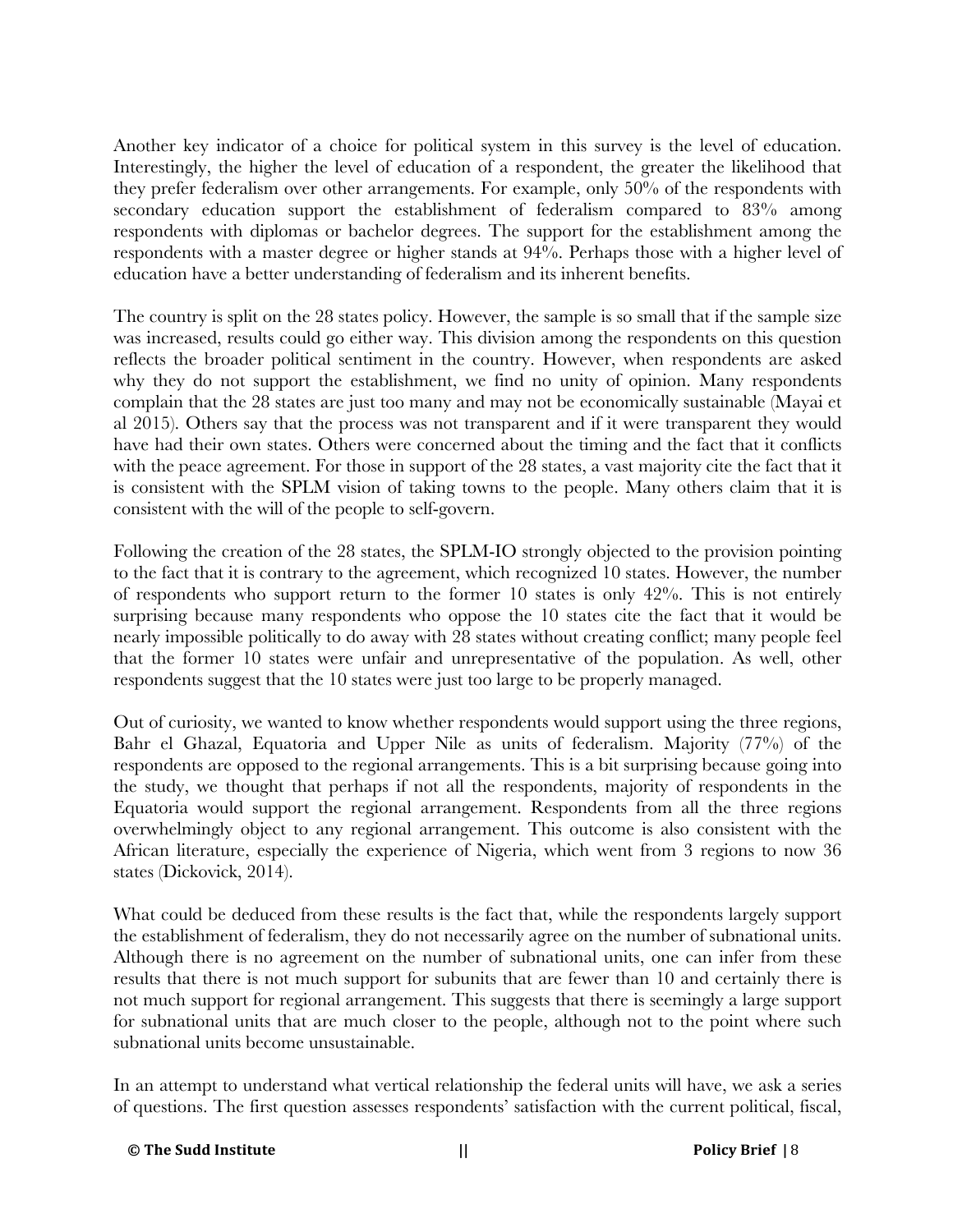and administrative arrangements. The respondents overwhelmingly express dissatisfaction with the current arrangement. The results of this study are a statement on the current institutional framework, indicating that most people are not really quite happy with the existing arrangement. The major reason for this dissatisfaction comes from the constitutional provision that empowers the president to appoint and remove subnational officials. These officials, especially governors, need to be elected directly by the people and supervise locally without interference from the center. Similarly, the respondents oppose the constitutional provision that gives president powers to dissolve state legislatures. What seems clear from the respondents is that they want a real federalism with some sense of autonomy for the subnational units.

In an effort to establish people's views on the local government and the traditional authority, we wanted to know what the respondents thought about merging the traditional authority with the local government and dissolving the existing parallel traditional authority. Surprisingly, majority of the respondents, 68% to be exact, want the traditional authority to be kept separate. This is because 81% of the respondents believe that traditional leaders are actually more influential than the local government authorities. What is more is that 71% of the respondents actually believe that traditional leaders are more important in the lives of the local people more than are the county or local government officials. These results are consistent with the larger African experience where the influence of traditional authority is more pronounced (Chigwata, 2015). They are also consistent with the results of Afrobarometer surveys carried out between 1999 and 2001 (round 1), and in 2000 (round 2), which show that, relative to elected leaders, ordinary Africans contact traditional leaders more frequently in their efforts to solve their problems or express their views (Logan, 2008).

There are three takeaways from these results. First, the local governments have actually been very ineffective in making good of their mandates, and so the presence of the government remains completely unfelt. Second, the people of South Sudan do not actually accept or trust central authority. Traditional authority on the other hand has always been there reliably and it has always been the de facto government and so it cannot be merged with a system that is yet to prove that it is credible and reliable. Lastly, the people of South Sudan believe in their traditional value system, which they deem appropriate to maintain.

To complete the picture on the nature of the institutional arrangement that the South Sudanese citizens envision, we ask them on how rents from natural resources should be utilized. In response, 99% of the respondents believe that natural resources rents should go to the central government and to be shared by all. All respondents, except one, believe in sharing natural resources. This is extraordinary and only the South Sudanese spirit explains this overwhelming desire to share. This suggests that the people of South Sudan, while they want self-government, they also care about being able to share resources as one people and one nation. The question that arises is how best these resources can best be shared? Majority of the respondents or 68% recommend that a resource sharing arrangement should be negotiated between the central government and subnational units and enshrined in the constitution. This perhaps prevents the central government from changing the rules without the consent of the lower units.

Lastly, respondents are asked what they would like to see in terms of powers given to each level of government. Surprisingly, 72% of the respondents say they prefer a very strong national government. Perhaps the respondents were hinting at the fact that while they want government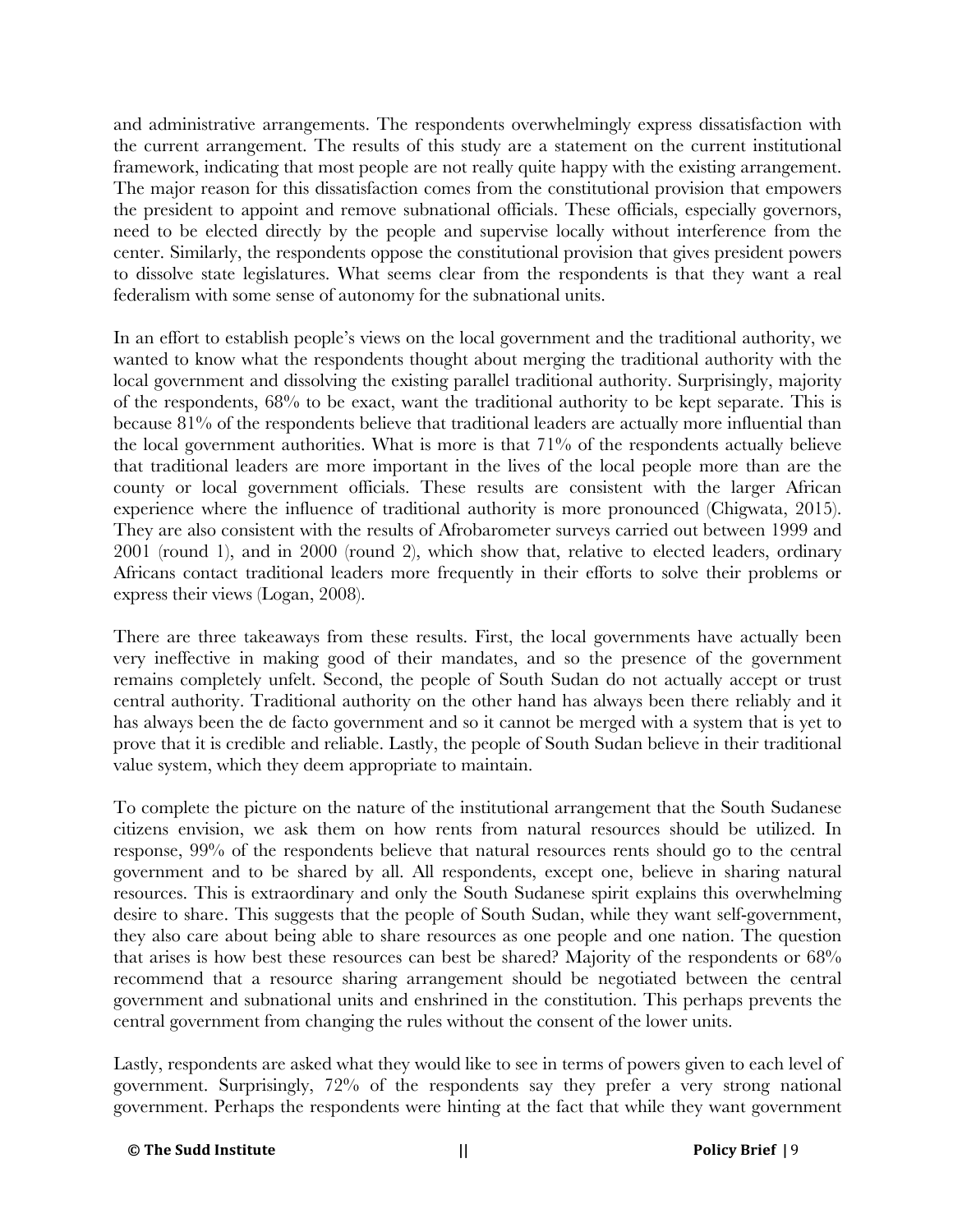closer to them, it is important to maintain a strong national government so as to keep the unity of the people of South Sudan. This is because 75% of the respondents believe that there is no national unity currently in the country. Many respondents believe that weak government, corruption, injustice and marginalization are responsible for lack of national unity.

In order to meaningfully situate the South Sudanese debate on federalism in a proper context, it is necessary to identify the most important fears and concerns that inform the positions of different groups. As the results show, there is 83% support for the establishment of federalism in South Sudan among those interviewed. The question that seems deserving is: is this support for the establishment of federalism a genuine desire to self-govern or is it simply a strategy for ethnic groups to run away either from each other or from the central authority? The support may not necessarily be for federalism, but rather an opposition to the current system where power is centralized and where the state has not been able to exert full control and provide both services and security to the wider population. It may also be a statement expressing latent hesitation and fear of the South Sudanese people for a centralized authority. These fears are informed by some historical events that have left quite serious negative impressions on the South Sudanese people.

First, the people of South Sudan have endured longstanding injustices in the hands of both colonial and various Khartoum-based regimes, who for a long time suppressed the aspirations of the people of South Sudan and who exploited them politically, socially and economically. The then Sudanese state reserved political, military, and economic power for a selected few and access to services was biased in favor of those the state chose to reward. Besides the political and economic exploitations, the state also entered the business of deciding which religion and which social identity to impose on the wider polity making up the Sudan regardless of the apparent religious, racial and ethnic diversity in the country. The people of South Sudan openly resisted these policies and they were brutally suppressed. These brutalities created the dread and distrust for the central authority among the people of South Sudan.

Second, the South Sudanese experiences with the regional government after the Addis Ababa Peace Agreement in 1972 might also be playing in people's memories. While the regional government was democratic and quite inclusive, the perceived dominance by the Dinka ethnic group sparked the re-division of the 1980s. The re-division culminated in discriminatory policies that led to the expulsion of non-Equatorians out of Equatoria and causing retaliatory actions in the other regions, a situation that became known as Kokora. Hence, there is fear of the repeat of such experiences more so among the non-Equatorians. Since the Equatorians have largely led the call for Federalism, non-Equatorians have treated this call with very serious reservations. As such, those who are opposed to Federalism may not do so for the dislike of the system, but perhaps for fear of the unknown given the repugnant experiences of the Kokora period.

Thirdly, the history of the liberation struggle, led by the Sudanese People's Liberation Movement/Army (SPLM/A), is one that is checkered with both successes and shortcomings, which may also be contributing to how the SPLM-led government is perceived. One important factor is that from its start to the finish, mainly the Dinka and the Nuer dominated the SPLM. This is largely because of the Kokora politics; the Equatorians were at first hesitant to join the movement because they thought it was created to resist the re-division, which they largely supported. After the peace agreement in 2005, Equatorians felt that they are not properly represented both in the most powerful institutions in the country, the SPLM and the SPLA. The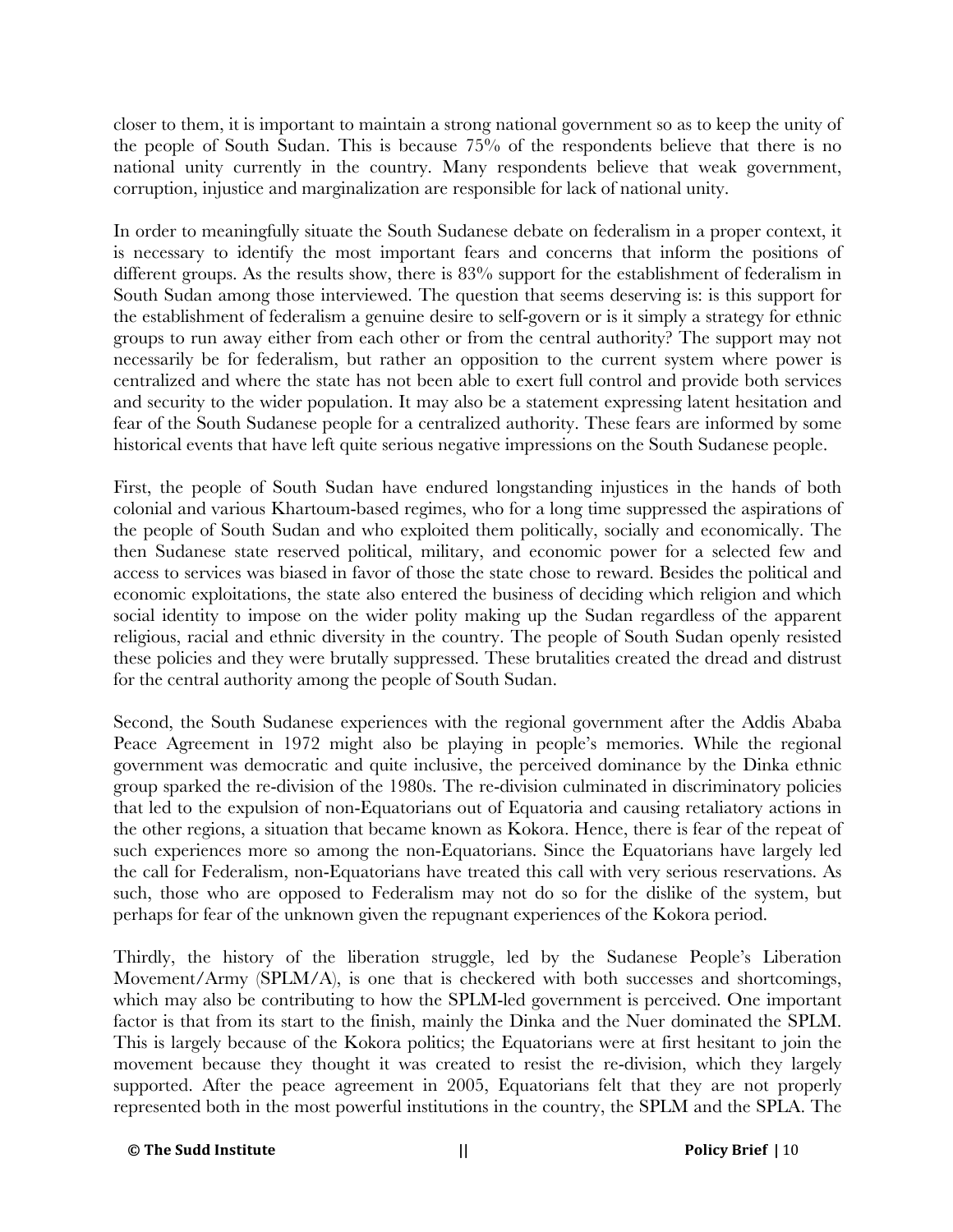perennial perceived domination of the Dinka remains a concern for the non-Dinka groups. Recent statements by groups affiliated with the armed opposition attest to this view.

Fourth, following the 2010 SPLM congresses, the SPLM leadership lost its most precious possession, that is its democratic outlook. This is because in many constituencies, citizens chose candidates that they felt represented them well. The SPLM leadership did not support some of these candidates and so their nominations were invalidated. This led to a major discontent with the party and some of those leaders who lost the support of the SPLM, ran as independent candidates and in most cases, they lost because the elections were allegedly rigged in favor of the SPLM candidates. These undemocratic gestures disenchanted so many citizens, so both the SPLM and its government took a reputational hit, though it remains a dominant political force in the country. Arguably, the South Sudanese people are justified in their hesitancy to embrace the central authority because the indicators seem to point to the old known much-dreaded attitude of the central authority; that is being oppressive and acting with impunity.

Fifth, after the declaration of independence 2011, the SPLM-led government erred in so many areas, a situation that might have seriously hurt the relationship between the rural populations and the central authority. To start, the SPLM government presided over incessant inter- and intra-communal violence that created unprecedented level of insecurity across the country. Its inability to exert control over the armed civil population became the biggest hurdle in the state's quest to penetrate the population. In those places where the state attempted to exert its authority, it was done so poorly that in the end, the state lost the confidence of the civil population as exemplified in how the entire Murle community rose against the state in 2012. Aside its inability to exert control, the SPLM-led government also failed largely to govern effectively and failed to provide direly needed services.

Finally, the creation of the 28 states in October 2015 is telling of the state of affairs South Sudan is in and provides a more relevant context for the debate on federalism. The reaction of citizens to the creation of 28 states seemingly confirms the thesis of this analysis, which is that the people of South Sudan do not trust the central authority, so they want to run away from it by demanding much smaller governments closer to them. It was a reaction to both the violent conflict that has permeated the whole country since 2013, pitting communities against each other and to the peace agreement that seems to reward violent means of seeking power. The resultant bitterness caused by conflict and the grand failure of the central authority, saw many communities that have lived together for centuries run away from each other to form their own insulates. In other words, there are very strong centrifugal forces pulling the nation away from the center. There is essentially no force left in the center to counterbalance these forces.

The growing call for self-government is fueled by a spectacular failure of the only existing centripetal force in South Sudan, the SPLM. The SPLM is the only institution in the history of the modern South Sudan that had and still has the ability to pull the people of South Sudan together. Other than the church, no other institution has ever managed to mobilize the people of South Sudan the way the SPLM did and this is the reason it succeeded in gaining South Sudan's independence. The SPLM succeeded in social mobilization of the South Sudanese people because of the preexisting opposition of the people against Khartoum-based regimes. So it can be argued that the unity of the people of South Sudan around the SPLM vision was a unity in opposition to the north and not unity of a higher purpose. This is not to suggest that the SPLM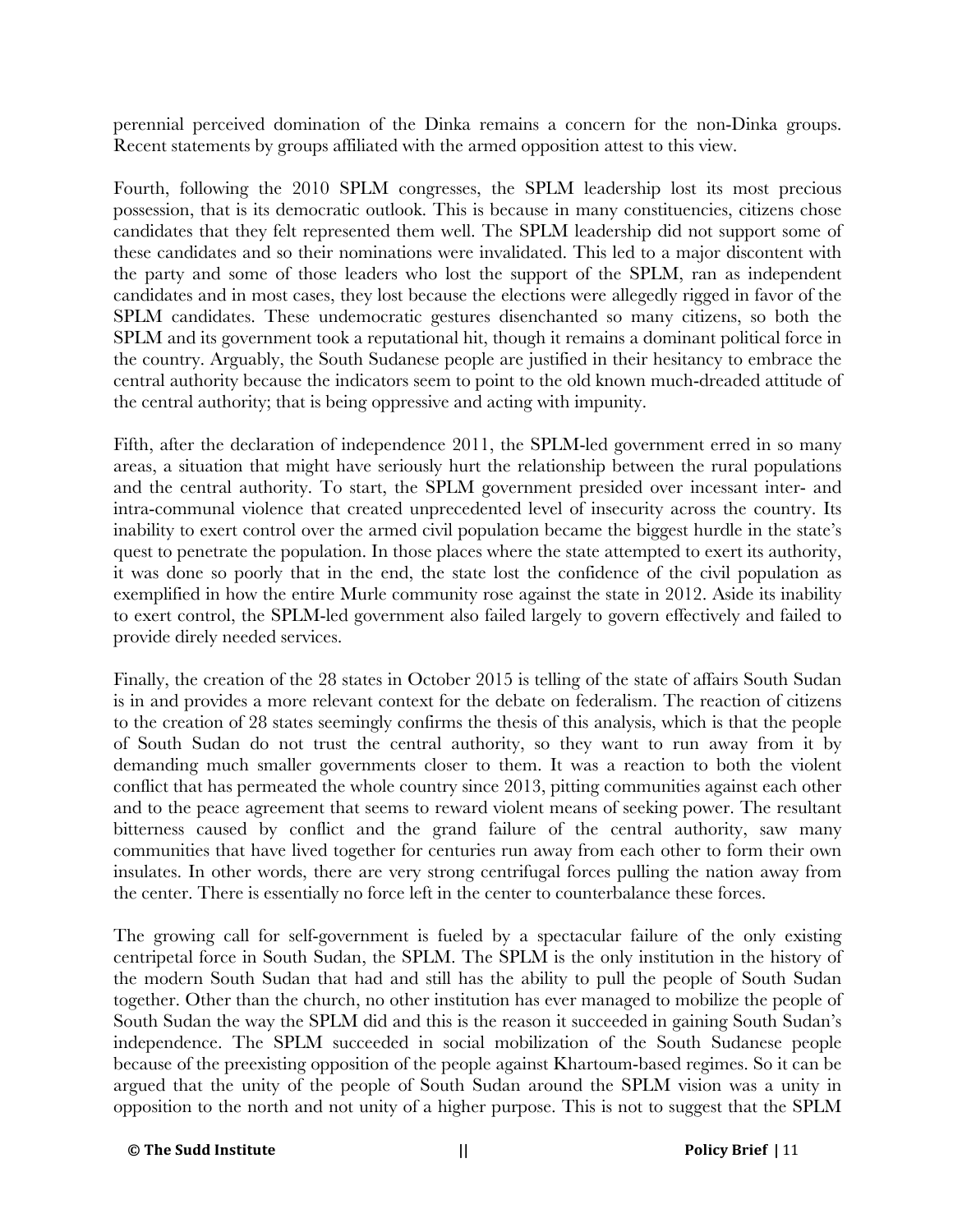did not have a sense of higher purpose, but that it stopped short of calling people to a higher purpose after independence, a situation that disillusioned its hardened supporters. The SPLM should have seized the opportunity while the fervent was still high to call people to a unity of purpose around either development objectives or something that was a common threat to the people of South Sudan such as poverty and underdevelopment.

#### *Recommendations*

- A Federalism Working Group should be established to study people's preference and recommend appropriate institutional design to both the Ministry of Federal Affairs and the Constitutional Review Commission.
- The Government should sponsor and encourage sustained intellectual debate on Federalism so as arrive at an institutional design that is context specific to South Sudan.
- It is apparent that South Sudan's central dilemma is balancing holding the country together and giving identity groups some degree of autonomy to self-government and so the National Dialogue should see the debate on federalism featuring high on the agenda.
- In light of the National Dialogue, a more robust policy on resources distribution should be negotiated and agreed upon and should be enshrined in the constitution.
- The people of South Sudan are seemingly ambivalent about their commitment and trust to the central authority, the government should register and recognize this as a challenge and develop policies that will make the presence of government felt more positively.
- The role of the traditional authority and the local government should be given more thought and a clever institutional redesign at the local level should be given a very serious consideration since the local government is not as recognized as the traditional authority.

#### **References**

- Awolich, A. (2013). Federal Democracy: A Strategic Institutional Choice for South Sudan. *The Sudd Institute.*
- Brancati, D. (2009). Peace By Design: Managing Intrastate Conflict through Decentralization*. Oxford University Press*.
- Bunce, V. (2004). Is Ethnofederalism the Solution? In A. M. (eds), *Nationalism after Communism: Lessons Learned. .* Budapest: European University Press.
- Chigwata, T. C. (2015). Decentralization in Africa and the Resilience of Traditional Authorities: Evaluating Zimbabwe's Track Record. *Regional and Federal Studies, 25* (5), 439-453.
- Dickovick, J. T. (2014). Federalism in Africa: Origins, Operation and (In)Significance . *Regional and Federal Studies, 24* (5), 553-570.
- Ejobowah, J. B. (2010). Territorial Pluralism: Assessing the Ethnofederal Variant in Nigeria . *Regional & Federal Studies, 20* (2), 251–274 .
- Erk, J. (2014). Federalism and decentralization in Sub-Saharan Africa: Five patterns of evolution. *Regional and Federal Studies, 24* (5), 535–552.
- Fesha, C. K. (2008). A critical survey of subnational autonomy in African states. *Publius, 38* (2), 248–271.

Herbst, J. (2000). *States and Power in Africa* . Princeton, NJ: Princeton University Press.

Logan, C. (2008). *Traditional Leaders in Modern Africa: Can Democracy and the Chief Co-exist?* Michigan

**©** The Sudd Institute  $\qquad \qquad ||$  **Policy Brief** | 12